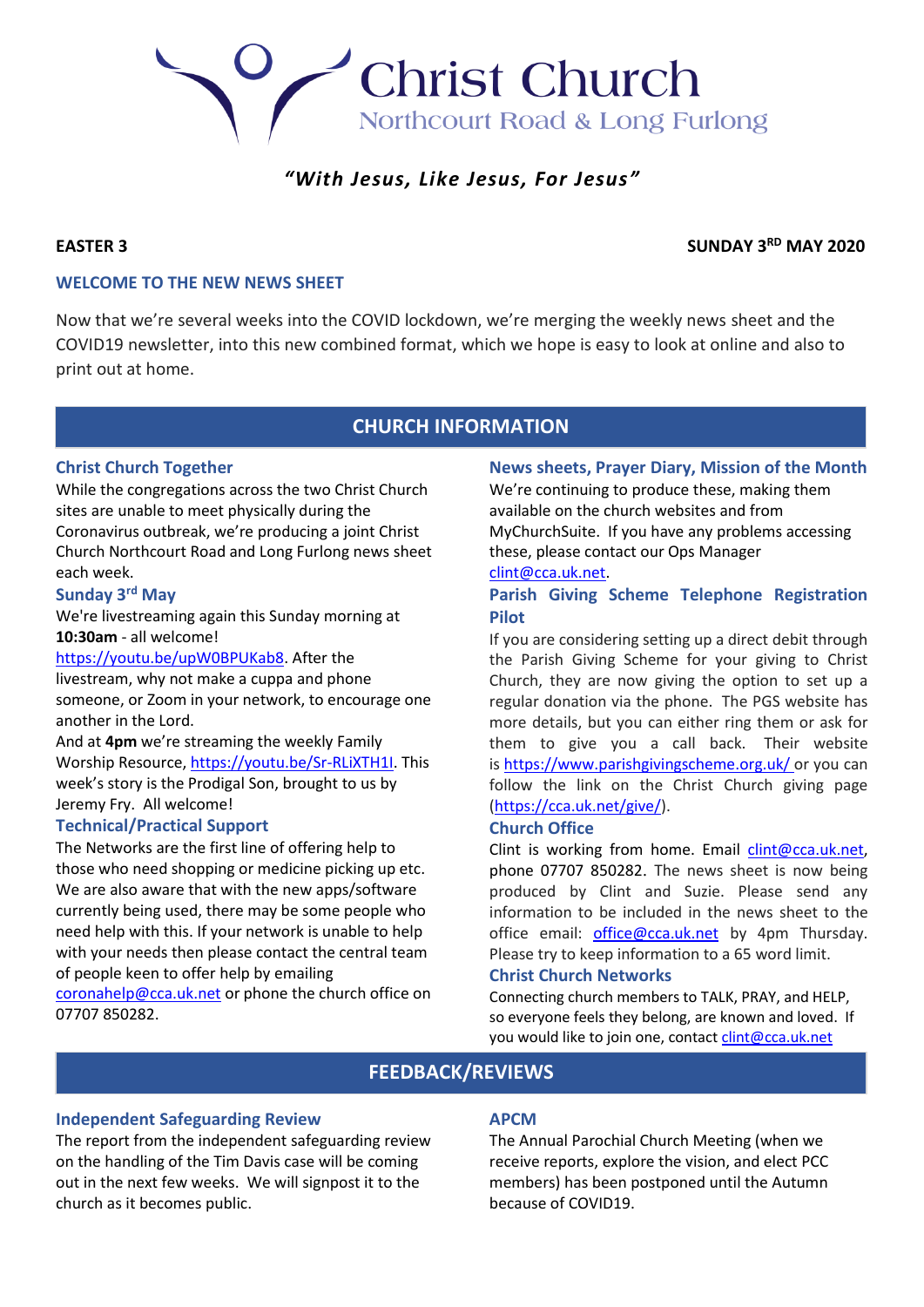### **PCC Feedback**

Your PCC (Parish Church Council) met last Monday evening on Zoom, masterfully chaired by Philip Bingham. It's such an encouragement that we have godly, prayerful and wise PCC members. We received and discussed a vicar's report, heard about staffing plans during the COVID19 restrictions, received reports from the Mission Support Group and The Barns Café, we paused for prayer, and then reviewed the Annual Report to the Charity Commissioners, our finances, and approved a couple of new policies (video conferencing with children and young people, and the recruitment of exoffenders). Do chat to PCC members to find out more (see [https://cca.uk.net/whos-who/\)](https://cca.uk.net/whos-who/).

# **Long Furlong Leadership Team Feedback**

The LF Leadership team has met physically and virtually since our last feedback. Some normal business has been done (e.g. making sure that the annual report is in a new 'readable' style thanks to David Lever; progressing a new banner etc.) and reviewing worship with Richard Kemp-Harper. However, mostly we have been working out our response to Covid 19. Initially, it has been a pastoral review, but we have begun to think & pray about the future shape of church, how we connect & grow, during this time. Do contact any of the team if you have ideas or concerns - Diana Bingham, Nic Cook, Kath Cooke, Phil Cooke, David Lever, Jane Robinson, Anne Taylor & Derek Walker.

# **OTHER NEWS/UPDATES**

#### **Barns Café News**

The Barns Café has been closed to customers since Saturday 14 March because of the COVID19

outbreak. Following consultation with staff, and with their agreement, the Barns Cafe Directors and PCC have furloughed all the Barns Cafe paid staff, with the exception of the manager Phil Adams. Phil will split his time between Abingdon Foodbank and undertaking ongoing financial and management tasks for the cafe. We anticipate this will be for a period of 3 months, but are keeping the situation under review. Please be praying for all the Barns Cafe team, both paid staff, volunteers and Directors. Pray also for those in the community who are missing the friendship and relationships built through the work of the cafe.

#### **Foodbank**

foodbank Thank you for all the donations of money and produce. This week's particular Foodbank needs are: Tins of

meat - meatballs, curries, stewed steak, mince etc., Pasta, Tins of carrots and potatoes, Tins of spaghetti hoops, Sugar, Puddings - rice pudding, custard, jellies, long life sponge puds, Jams, Cereal. Any produce can be brought to the church between 9:30 and 1:00 on Tuesdays and Fridays. It is hugely appreciated at this difficult time.

# **Why Zoom Video Chats Are So Exhausting**

Many of us will be thankful that social media is helping us keep some level of connection during the lockdown. But many of us are also finding excessive online video meetings like Zoom exhausting. Here's an interesting article that explains some of the psychology behind that, with some practical tips on protecting ourselves. Remember, Jesus came that we might have life in all its fullness! (John 10:10) [www.psychologytoday.com/blog/deviced/202004/wh](file:///C:/Users/Suzie/Downloads/www.psychologytoday.com/blog/deviced/202004/why-video-chats-are-wearing-us-out) [y-video-chats-are-wearing-us-out](file:///C:/Users/Suzie/Downloads/www.psychologytoday.com/blog/deviced/202004/why-video-chats-are-wearing-us-out)

# **Daily Hope**

Daily Hope is a free phone facility aimed for people who are self-isolating and have little or no access to internet technology. People can ring 0800 804 8044 and hear a message from Archbishop Justin Welby and then press a number to hear a hymn or prayer, a reflection or a service. Please let anyone you know who would appreciate this.

# **UPCOMING EVENTS**

#### **Alpha**

We're running some mini online Alpha's, looking at the big question of life and exploring Christian faith together. Details are on the website, but so far we're planning Alphas on Mondays, starting  $11<sup>th</sup>$  May at 7:30pm, Fridays, starting  $15<sup>th</sup>$  May at 2pm and another potential daytime group for young adults. We are in need of a technically minded person to help with the Friday afternoon group. Please

Pray – for God to move by his Spirit and draw people to Jesus

Invite – who do you know who might value an invitation

Run – run a mini-online Alpha with a few others, invite your friends. Get in touch with us

at [alpha@cca.uk.net](mailto:alpha@cca.uk.net) if God is stirring you.

# **Thy Kingdom Come (21-31st May)**

We're exploring joining in this global wave of prayer Thursday 21<sup>st</sup> May, Ascension Day: 11am Book of Common Prayer communion. Evening - virtual prayer gathering hosted by Long Furlong congregation Friday 22- Saturday 30 May – we're exploring this! Sunday  $31<sup>st</sup>$  May, Pentecost, 6:30pm extended online worship, 6:30pm service/ Hungry style.